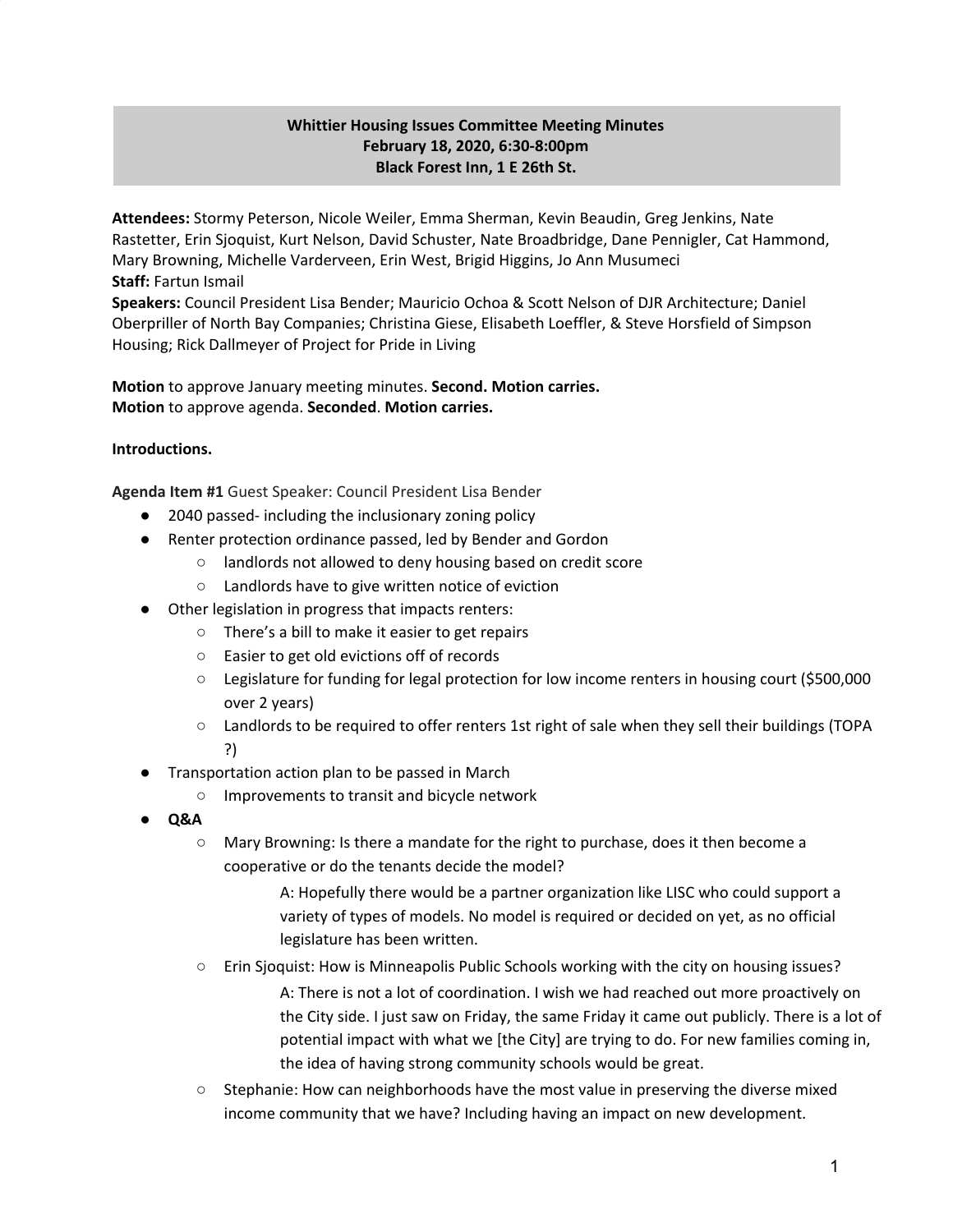A: When you look at a neighborhood like Whittier, there are new buildings coming in but there are rents rising in existing buildings regardless of that new development. When I think about how to protect renters from displacement, I think of renters protection policies, TOPA, rent increase caps, etc. In terms of new development, it's important for communities to think about values and what they want to know from developers and when. Consistency in values is important.

○ Anon: I'm totally in favor of rent caps, I know there are caps in DC on senior housing which makes a huge difference when you have a fixed income.

> A: To be clear, the legislation modeled after Portland and others is not trying to get in the way of people paying off their mortgages. It limits the amount of profit people can make.

○ Nicole: How would somebody submit an idea for studying? For instance AMI does not represent Whittier. How do we address this on a smaller scale?

> A: Always let us know. In San Francisco there is an exemption from HUD to use neighborhood-based AMI because of concentrated poverty. Email to the office is the best way to get in contact.

## **● North Bay Companies**

- Next steps for the project:
	- go to the Historic Preservation Commission
	- Return to Housing Issues Committee on 3.17.20
	- Land use application
- 74 units
- 2316 4th ave s facing 35W sound wall
- Previously crawford murse construction
- Northbay companies are current occupants- to be relocated
- Respecting historic preservation guidelines with nods to surrounding buildings in brick work, window treatments, etc.
- Canopy facing 4th Ave.
- Parking lot accessed through the alley
- Looking at having EV ready stations to charge electric cars
	- Considering opening this amenity to the public
- Considering solar array
- HPC liked color, brickwork, and massing
- There is no requirement for stormwater treatment. Mitigating runoff with roof treatment and distance from lot lines. 2 flush toilet system.
- *○ Will donate 1 electric charger to neighborhood*

#### **● Simpson Housing**

- PPL selected as partner
- Hearing 2/18/2020 from state about bonding bill for \$20 million
- In communication with councilmembers and planning staff prior to 2040 comprehensive plan
- 2040 designated site as interior 3
- Only allows for 3 story building